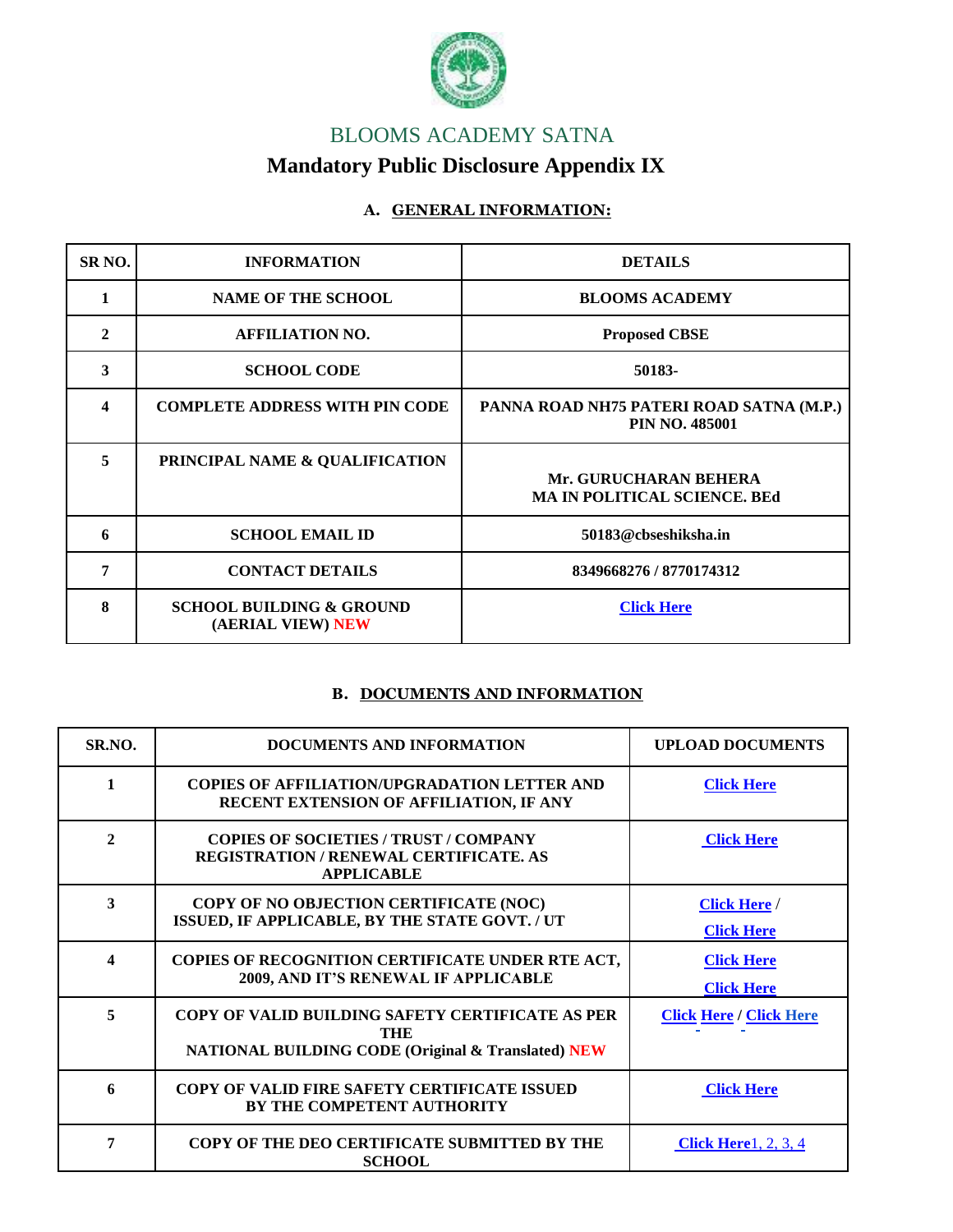|    | FOR AFFILIATION / UPGRADATION / EXTENSION<br>OF AFFILIATION OR SELF CERTIFICATION BY<br><b>SCHOOL</b> |                                                    |
|----|-------------------------------------------------------------------------------------------------------|----------------------------------------------------|
| 8  | COPIES OF VALID WATER, HEALTH AND SANITATION<br><b>CERTIFICATES</b>                                   | <b>WATER / HEALTH &amp;</b><br><b>SANITISATION</b> |
| 9  | <b>LAND CERTIFICATE NEW</b>                                                                           | <b>Click Here</b><br><b>Click Here</b>             |
| 10 | <b>ACADEMIC ACHIEVEMENT</b>                                                                           | <b>Click Here</b>                                  |
| 11 | <b>DECLARATION</b>                                                                                    | <b>Click Here</b>                                  |
| 12 | <b>ANNUAL REPORT 2021</b>                                                                             | <b>Click Here</b>                                  |

### **NOTE: THE SCHOOL NEEDS TO UPLOAD THE SELF ATTESTED COPIES OF ABOVE LISTED DOCUMENTS BY CHAIRMAN / MANAGER / SECRETARY AND PRINCIPAL. IN CASE, IT IS NOTICED AT LATER STAGE THAT UPLOADED DOCUMENTS ARE NOT GENUINE THEN SCHOOL SHALL BELIABLE FOR ACTION AS PER NORMS.**

#### **C: RESULT AND ACADEMICS:**

| SR. NO | <b>DOCUMENTS / INFORMATION</b>                                                      | <b>UPLOAD DOCUMENTS</b> |
|--------|-------------------------------------------------------------------------------------|-------------------------|
|        | <b>FEES STRUCTURE OF THE SCHOOL</b>                                                 | <b>Click Here</b>       |
|        | ANNUAL ACADEMIC CALENDAR                                                            | 2021-22                 |
| າ      | LIST OF SCHOOL MANAGEMENT COMMITTEE (SMC)                                           | <b>Click Here</b>       |
| Δ      | LIST OF PARENTS TEACHERS' ASSOCIATION (PTA) MEMBERS                                 | <b>Click Here</b>       |
| 5      | <b>LAST THREE-YEAR RESULT OF THE BOARD EXAMINATIONS</b><br><b>AS PER APPLICABLE</b> | <b>NA</b>               |

#### **RESULT CLASS: X**

| SR. NO | YEAR | <b>NO. OF REGISTERED</b><br><b>STUDENTS</b> | NO. OF<br><b>STUDENT</b><br><b>S PASSED</b> | <b>PASS</b><br><b>PERCENTAGE</b> | <b>REMARKS</b> |
|--------|------|---------------------------------------------|---------------------------------------------|----------------------------------|----------------|
|        | 2019 | 59                                          | 56                                          | 95                               |                |
|        | 2020 | 62                                          | 58                                          | 94                               |                |
|        | 2021 | 90                                          | 90                                          | 100                              |                |

#### **RESULT CLASS: XII**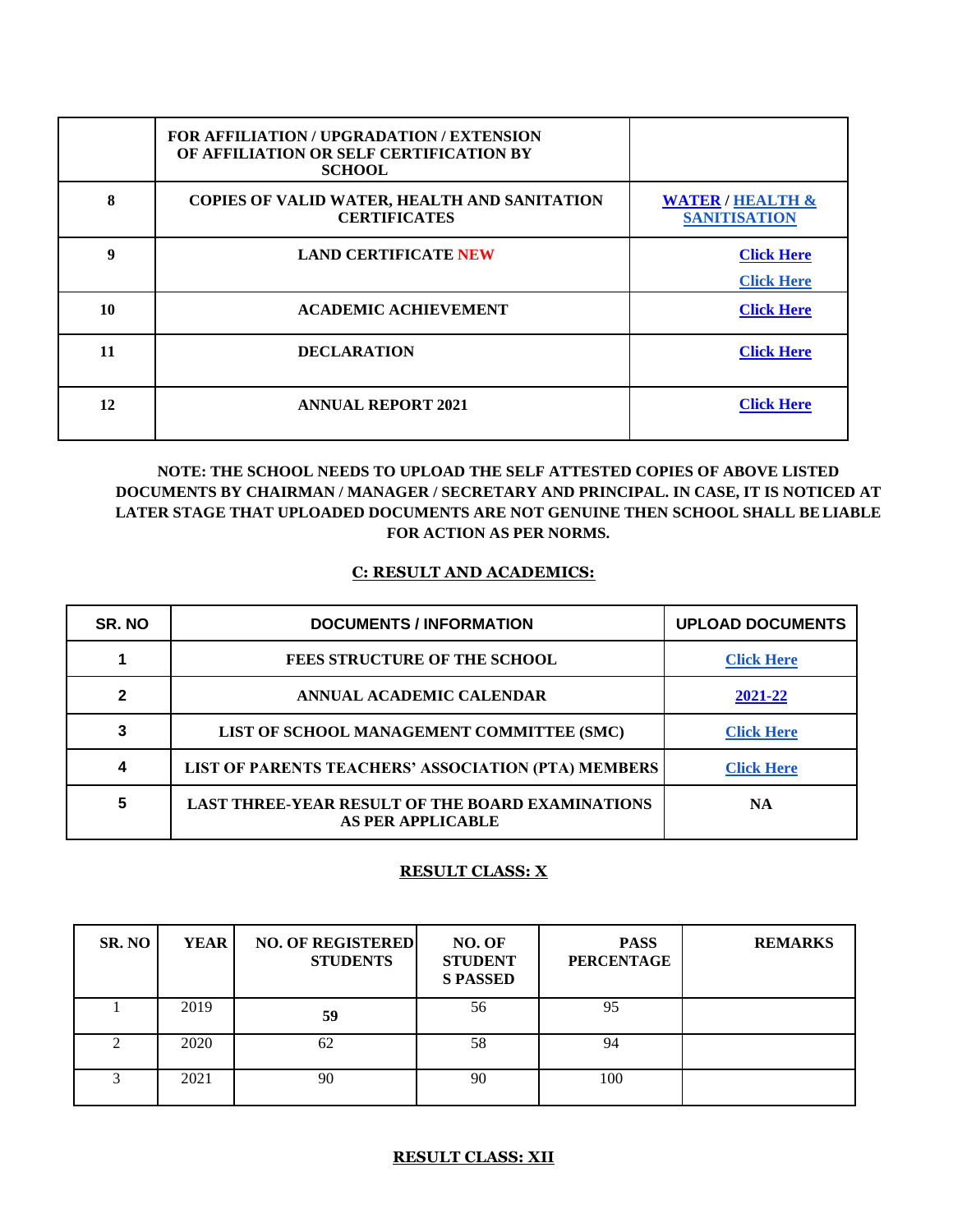| SR. NO | YEAR  | <b>NO. OF REGISTERED</b><br><b>STUDENTS</b> | NO. OF<br><b>STUDENT</b><br><b>S PASSED</b> | <b>PASS</b><br><b>PERCENTAGE</b> | <b>REMARKS</b> |
|--------|-------|---------------------------------------------|---------------------------------------------|----------------------------------|----------------|
|        | 20419 | 78                                          | 72                                          | 92.3                             |                |
| C      | 2020  | 44                                          | 36                                          | 81.8                             |                |
| 3      | 2021  | 49                                          | 59                                          | 100                              |                |

#### **D: STAFF (TEACHING)**

| SR.NO. | <b>INFORMATION</b>                         | <b>DETAIL</b><br>S |
|--------|--------------------------------------------|--------------------|
|        | <b>PRINCIPAL</b>                           |                    |
|        | <b>TOTAL NO. OF TEACHERS</b>               | 25                 |
|        | # $PGT$                                    | 9                  |
|        | # $TGT$                                    | 7                  |
|        | # $\mathbf{PRT}$                           | 9                  |
|        | <b>TEACHERS SECTION RATIO</b>              | 30:1               |
|        | DETAILS OF SPECIAL EDUCATOR                |                    |
|        | DETAILS OF COUNSELLOR AND WELLNESS TEACHER |                    |

## **E: SCHOOL INFRASTRUCTURE:**

| <b>SR. NO.</b> | <b>INFORMATION</b>                                                                | <b>DETAILS</b>                                     |
|----------------|-----------------------------------------------------------------------------------|----------------------------------------------------|
|                | TOTAL CAMPUS AREA OF THE SCHOOL (IN SQ. MTR)                                      | 11877.523534 SQ.<br>MTR.                           |
| $\mathbf{2}$   | NO. AND SIZE OF THE CLASS ROOMS (IN SQ. MTR)                                      | 7.023 X 9.259 SQ. MTR.                             |
| 3              | <b>NO. AND SIZE OF LABORATORIES INCLUDING</b><br><b>COMPUTER LABS (IN SQ.MTR)</b> | <b>PHYSICS LAB - 1</b><br>5.432 X 6.841 SQ. MTR.   |
|                |                                                                                   | <b>CHEMISTRY LAB - 1</b><br>5.432 X 6.841 SQ. MTR. |
|                |                                                                                   | <b>BIOLOGY LAB - 1</b><br>5.432 X 6.841 SQ. MTR.   |
|                |                                                                                   | <b>COMPUTER LAB-1</b><br>6.127 X 7.582 SQ. MTR.    |